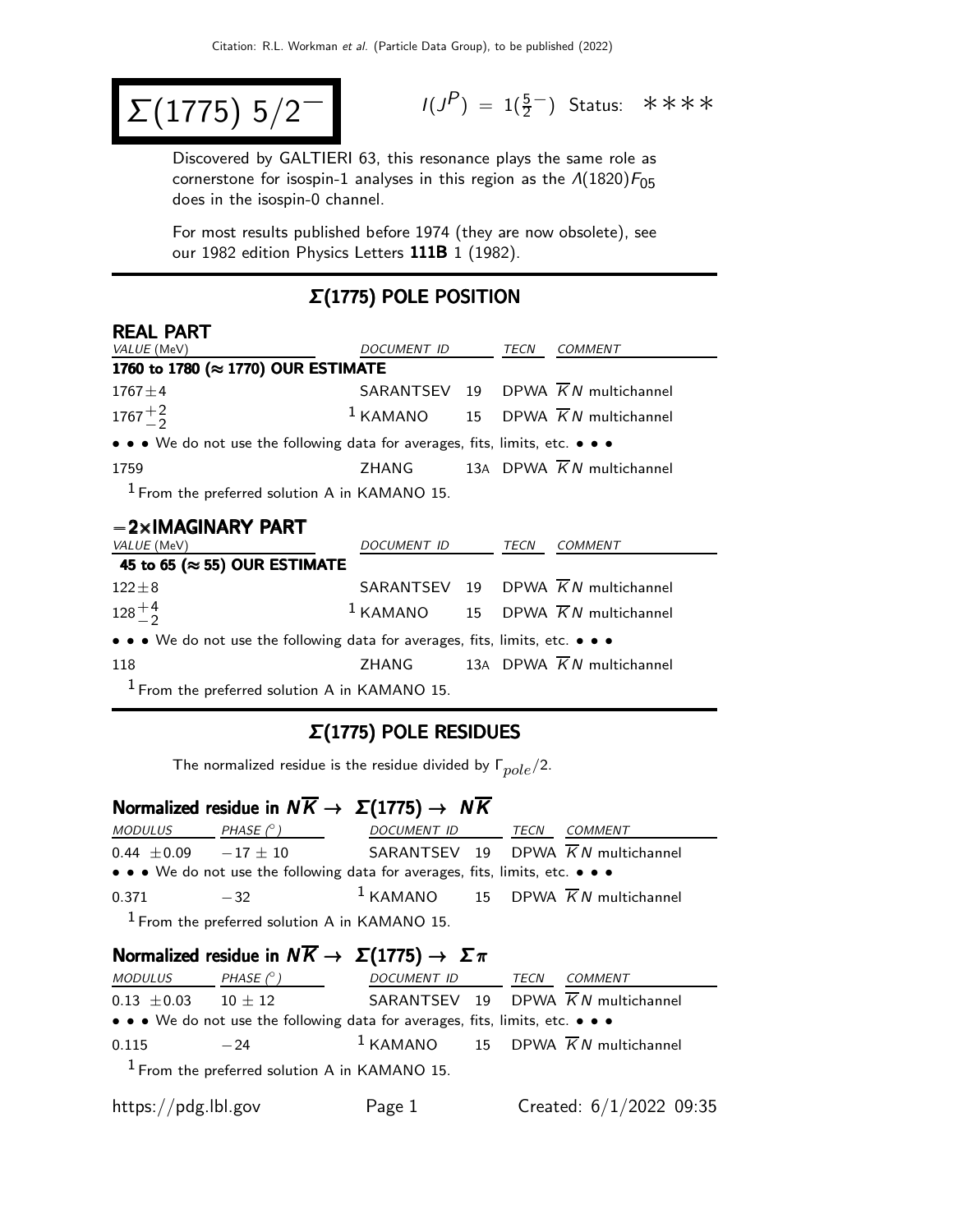|                             |                                                 | Normalized residue in $N\overline{K} \rightarrow \Sigma(1775) \rightarrow \Lambda \pi$                                                                                                                                                                                                                                                                                                                                                                                    |  |
|-----------------------------|-------------------------------------------------|---------------------------------------------------------------------------------------------------------------------------------------------------------------------------------------------------------------------------------------------------------------------------------------------------------------------------------------------------------------------------------------------------------------------------------------------------------------------------|--|
|                             |                                                 |                                                                                                                                                                                                                                                                                                                                                                                                                                                                           |  |
|                             |                                                 | $\frac{MODULUS}{130 \pm 15}$ $\frac{PHASE (^{\circ})}{130 \pm 15}$ $\frac{DOCUMENT ID}{SARANTSEV}$ $\frac{TECN}{D}$ $\frac{COMMENT}{KN}$ multichannel                                                                                                                                                                                                                                                                                                                     |  |
|                             |                                                 | • • • We do not use the following data for averages, fits, limits, etc. • • •                                                                                                                                                                                                                                                                                                                                                                                             |  |
| 0.325 157                   |                                                 | $1$ KAMANO 15 DPWA $\overline{K}N$ multichannel                                                                                                                                                                                                                                                                                                                                                                                                                           |  |
|                             | $1$ From the preferred solution A in KAMANO 15. |                                                                                                                                                                                                                                                                                                                                                                                                                                                                           |  |
|                             |                                                 | Normalized residue in $N\overline{K} \to \Sigma(1775) \to \Sigma(1385)\pi$ , D-wave                                                                                                                                                                                                                                                                                                                                                                                       |  |
|                             |                                                 | MODULUS PHASE (° ) DOCUMENT ID TECN COMMENT                                                                                                                                                                                                                                                                                                                                                                                                                               |  |
|                             |                                                 | • • • We do not use the following data for averages, fits, limits, etc. • • •                                                                                                                                                                                                                                                                                                                                                                                             |  |
| 0.391 137                   |                                                 | $1$ KAMANO 15 DPWA $\overline{K}N$ multichannel                                                                                                                                                                                                                                                                                                                                                                                                                           |  |
|                             | $1$ From the preferred solution A in KAMANO 15. |                                                                                                                                                                                                                                                                                                                                                                                                                                                                           |  |
|                             |                                                 | Normalized residue in $N\overline{K} \to \Sigma(1775) \to \Sigma(1385)\pi$ , G-wave                                                                                                                                                                                                                                                                                                                                                                                       |  |
|                             |                                                 | $\begin{array}{ccc}\textit{MODULUS} & \textit{PHASE (}^{\circ}) & \textit{OOCUMENT ID} & \textit{TECN} & \textit{COMMENT}\end{array}$                                                                                                                                                                                                                                                                                                                                     |  |
|                             |                                                 | • • • We do not use the following data for averages, fits, limits, etc. • • •                                                                                                                                                                                                                                                                                                                                                                                             |  |
|                             |                                                 | 0.0129 -58 1 KAMANO 15 DPWA $\overline{K}N$ multichannel                                                                                                                                                                                                                                                                                                                                                                                                                  |  |
|                             | $1$ From the preferred solution A in KAMANO 15. |                                                                                                                                                                                                                                                                                                                                                                                                                                                                           |  |
|                             |                                                 | Normalized residue in $N\overline{K} \to \Sigma(1775) \to N\overline{K}^*(892)$ , S=1/2, D-wave                                                                                                                                                                                                                                                                                                                                                                           |  |
|                             |                                                 | $\frac{MODULUS}{0.04 \pm 0.02}$ $\frac{PHASE (°)}{-100 \pm 60}$ $\frac{DOCUMENT ID}{SARANTSEV}$ $\frac{TECN}{ID}$ $\frac{COMMENT}{KN}$ multichannel                                                                                                                                                                                                                                                                                                                       |  |
|                             |                                                 |                                                                                                                                                                                                                                                                                                                                                                                                                                                                           |  |
|                             |                                                 | Normalized residue in $N\overline{K} \to \Sigma(1775) \to N\overline{K}^*(892)$ , S=3/2, D-wave                                                                                                                                                                                                                                                                                                                                                                           |  |
|                             |                                                 | $\begin{array}{ccccccccc}\textit{MODULUS} & \textit{PHASE}& @ & \textit{DOCUMENT} & \textit{ID} & \textit{TECN} & \textit{COMMENT} & \textit{ONMENT} & \textit{ONMENT} & \textit{ONMENT} & \textit{ONMENT} & \textit{ONMENT} & \textit{ONMENT} & \textit{ONMENT} & \textit{ONMENT} & \textit{ONMENT} & \textit{ONMENT} & \textit{ONMENT} & \textit{ONMENT} & \textit{ONMENT} & \textit{ONMENT} & \textit{ONMENT} & \textit{ONMENT} & \textit{ONMENT} & \textit{ONMENT} &$ |  |
|                             |                                                 | $0.09 \pm 0.06$ 10 $\pm$ 50 SARANTSEV 19 DPWA $\overline{K}N$ multichannel                                                                                                                                                                                                                                                                                                                                                                                                |  |
|                             |                                                 |                                                                                                                                                                                                                                                                                                                                                                                                                                                                           |  |
|                             |                                                 | Normalized residue in $N\overline{K} \to \Sigma(1775) \to N\overline{K}^*(892)$ , S=3/2, G-wave                                                                                                                                                                                                                                                                                                                                                                           |  |
|                             |                                                 | $\begin{array}{ccccccccc} \textit{MODULUS} & \textit{PHASE (}^{\circ}) & \textit{OOCUMENT ID} & \textit{TECN} & \textit{COMMENT} & \textit{O.} \end{array}$                                                                                                                                                                                                                                                                                                               |  |
|                             |                                                 | $0.04 \pm 0.02$ -100 $\pm$ 60 SARANTSEV 19 DPWA $\overline{K}N$ multichannel                                                                                                                                                                                                                                                                                                                                                                                              |  |
|                             |                                                 | Normalized residue in $N\overline{K} \rightarrow \Sigma(1775) \rightarrow \Xi K$                                                                                                                                                                                                                                                                                                                                                                                          |  |
|                             |                                                 | MODULUS PHASE $(^\circ)$ DOCUMENT ID TECN COMMENT                                                                                                                                                                                                                                                                                                                                                                                                                         |  |
|                             |                                                 | $0.02 \pm 0.01$ -90 $\pm$ 35 SARANTSEV 19 DPWA $\overline{K}N$ multichannel                                                                                                                                                                                                                                                                                                                                                                                               |  |
|                             |                                                 | Normalized residue in $N\overline{K} \to \Sigma(1775) \to \Lambda(1520)\pi$ , P-wave                                                                                                                                                                                                                                                                                                                                                                                      |  |
|                             |                                                 | $\underline{\textit{MODULUS}} \qquad \underline{\textit{PHASE (^\circ)}} \qquad \qquad \underline{\textit{DOCUMENT ID}} \qquad \underline{\textit{TECN}} \quad \underline{\textit{COMMENT}}$                                                                                                                                                                                                                                                                              |  |
| $0.09 \pm 0.03$ $10 \pm 30$ |                                                 | SARANTSEV 19 DPWA $\overline{K}N$ multichannel                                                                                                                                                                                                                                                                                                                                                                                                                            |  |
|                             |                                                 | Normalized residue in $N\overline{K} \to \Sigma(1775) \to \Lambda(1520)\pi$ , F-wave                                                                                                                                                                                                                                                                                                                                                                                      |  |
| VALUE                       |                                                 | DOCUMENT ID TECN COMMENT                                                                                                                                                                                                                                                                                                                                                                                                                                                  |  |
| $0.01 + 0.01$               |                                                 | SARANTSEV 19 DPWA $\overline{K}N$ multichannel                                                                                                                                                                                                                                                                                                                                                                                                                            |  |
|                             |                                                 | Normalized residue in $N\overline{K} \to \Sigma(1775) \to \Delta \overline{K}$ , D-wave                                                                                                                                                                                                                                                                                                                                                                                   |  |
| <b>VALUE</b>                | <u> 1989 - Johann Barbara, martin a</u>         | DOCUMENT ID TECN COMMENT                                                                                                                                                                                                                                                                                                                                                                                                                                                  |  |
| $0.02 \pm 0.02$             |                                                 | SARANTSEV 19 DPWA $\overline{K}N$ multichannel                                                                                                                                                                                                                                                                                                                                                                                                                            |  |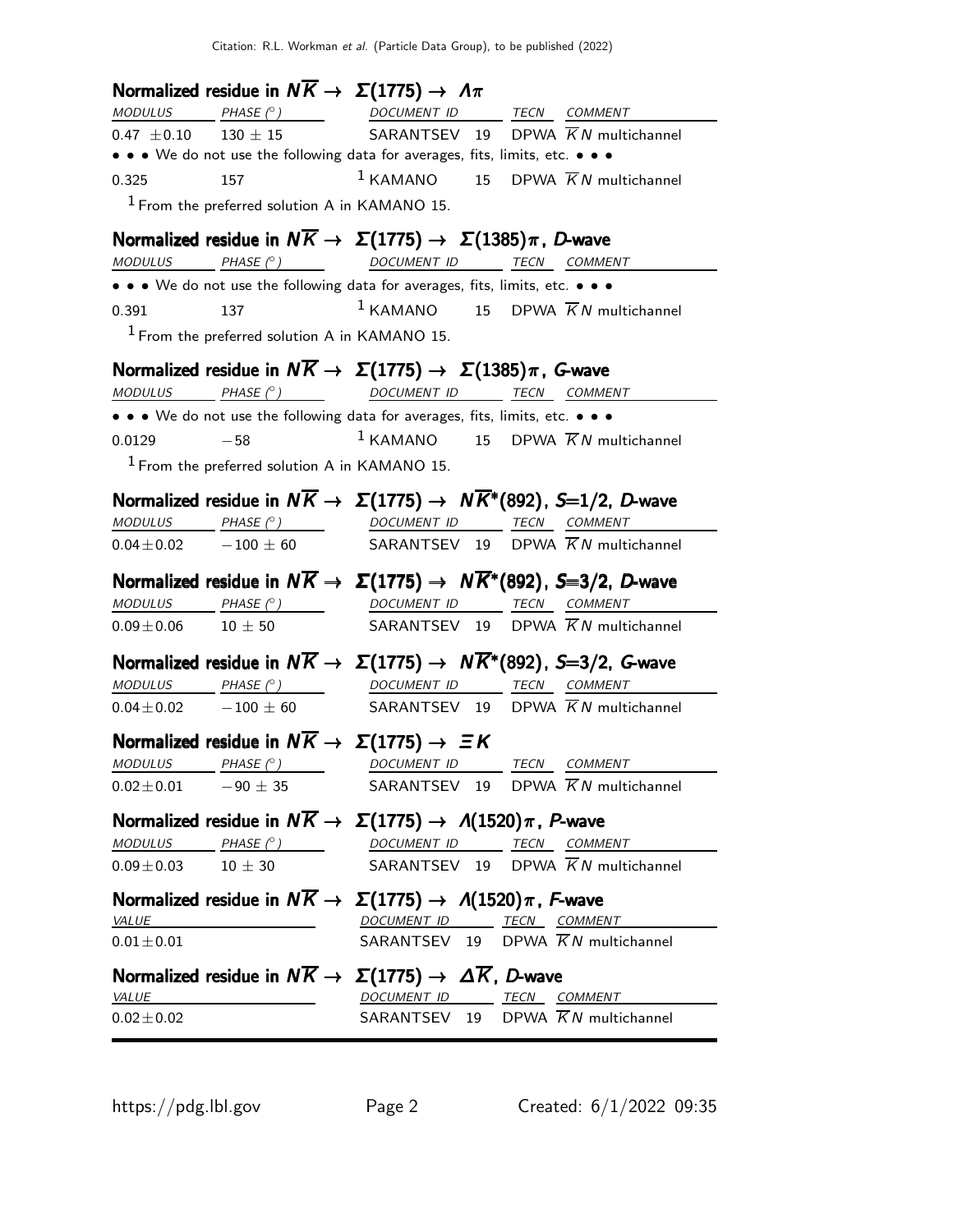### Σ(1775) MASS

| VALUE (MeV)                                                                   | DOCUMENT ID    | TECN | <b>COMMENT</b>                                    |
|-------------------------------------------------------------------------------|----------------|------|---------------------------------------------------|
| 1770 to 1780 (≈ 1775) OUR ESTIMATE                                            |                |      |                                                   |
| $1776 \pm 4$                                                                  |                |      | SARANTSEV 19 DPWA $\overline{K}N$ multichannel    |
| $1778 \pm 1$                                                                  | ZHANG          |      | 13A DPWA $\overline{K}N$ multichannel             |
| $1778 + 5$                                                                    | GOPAL          |      | 80 DPWA $\overline{K}N \rightarrow \overline{K}N$ |
| $1777 + 5$                                                                    | ALSTON-        |      | 78 DPWA $\overline{K}N \rightarrow \overline{K}N$ |
| $1775\pm10$                                                                   | BAILLON        |      | 75 IPWA $\overline{K}N \rightarrow \Lambda \pi$   |
| $1774 \pm 10$                                                                 | <b>VANHORN</b> |      | 75 DPWA $K^- p \rightarrow \Lambda \pi^0$         |
| $1772 + 6$                                                                    | KANE           |      | 74 DPWA $K^- p \rightarrow \Sigma \pi$            |
| • • • We do not use the following data for averages, fits, limits, etc. • • • |                |      |                                                   |
| $1774 \pm 5$                                                                  |                |      | GOPAL 77 DPWA $\overline{K}N$ multichannel        |
| 1772 or 1777                                                                  | $1$ MARTIN     |      | 77 DPWA $\overline{K}N$ multichannel              |
| 1765                                                                          |                |      | DEBELLEFON 76 IPWA $K^- p \rightarrow A \pi^0$    |
| $1 -$                                                                         |                |      |                                                   |

 $<sup>1</sup>$  The two MARTIN 77 values are from a T-matrix pole and from a Breit-Wigner fit.</sup>

### Σ(1775) WIDTH

| VALUE (MeV)                                                                        | DOCUMENT ID                                    |     | TECN | <b>COMMENT</b>                                    |
|------------------------------------------------------------------------------------|------------------------------------------------|-----|------|---------------------------------------------------|
| 105 to 135 (≈ 120) OUR ESTIMATE                                                    |                                                |     |      |                                                   |
| $124 + 8$                                                                          | SARANTSEV                                      | 19  |      | DPWA $\overline{K}N$ multichannel                 |
| $131 \pm 3$                                                                        | ZHANG                                          | 13A |      | DPWA $\overline{K}N$ multichannel                 |
| $137 + 10$                                                                         | GOPAL                                          | 80  |      | DPWA $\overline{K}N \rightarrow \overline{K}N$    |
| $116 + 10$                                                                         | ALSTON-                                        |     |      | 78 DPWA $\overline{K}N \rightarrow \overline{K}N$ |
| $125 \pm 15$                                                                       | BAILLON                                        |     |      | 75 IPWA $\overline{K}N \rightarrow \Lambda \pi$   |
| $146 + 18$                                                                         | VANHORN                                        |     |      | 75 DPWA $K^- p \rightarrow \Lambda \pi^0$         |
| $154 + 10$                                                                         | KANE                                           | 74  |      | DPWA $K^- p \rightarrow \Sigma \pi$               |
| • • • We do not use the following data for averages, fits, limits, etc. • • •      |                                                |     |      |                                                   |
| $130 + 10$                                                                         | GOPAL                                          |     |      | 77 DPWA K N multichannel                          |
| 102 or 103                                                                         | $1$ MARTIN                                     | 77  |      | DPWA $\overline{K}N$ multichannel                 |
| 120                                                                                | DEBELLEFON 76 IPWA $K^- p \rightarrow A \pi^0$ |     |      |                                                   |
| $1$ The two MARTIN 77 values are from a T-matrix pole and from a Breit-Wigner fit. |                                                |     |      |                                                   |

### Σ(1775) DECAY MODES

|                       | Mode                                | Fraction $(\Gamma_i/\Gamma)$ |
|-----------------------|-------------------------------------|------------------------------|
| $\Gamma_1$            | $N\overline{K}$                     | $37 - 43%$                   |
| $\Gamma_2$            | $\Lambda\pi$                        | $14 - 20%$                   |
| $\Gamma_3$            | $\Sigma \pi$                        | $2 - 5%$                     |
| $\Gamma_4$            | $\Sigma(1385)\pi$                   | $8 - 12%$                    |
| $\Gamma_{5}$          | $\Sigma(1385)\pi$ , $D$ -wave       |                              |
| $\Gamma_6$            | $\Sigma(1385)\pi$ , G-wave          |                              |
| $\Gamma$              | $\Lambda(1520)\,\pi$ , P-wave       | $17 - 23%$                   |
| $\Gamma_8$            | $\sum \pi \pi$                      |                              |
| $\Gamma$ <sub>9</sub> | $\Delta(1232)\overline{K}$ , D-wave |                              |
| $\Gamma_{10}$         | $N\overline{K}$ *(892), S=1/2       |                              |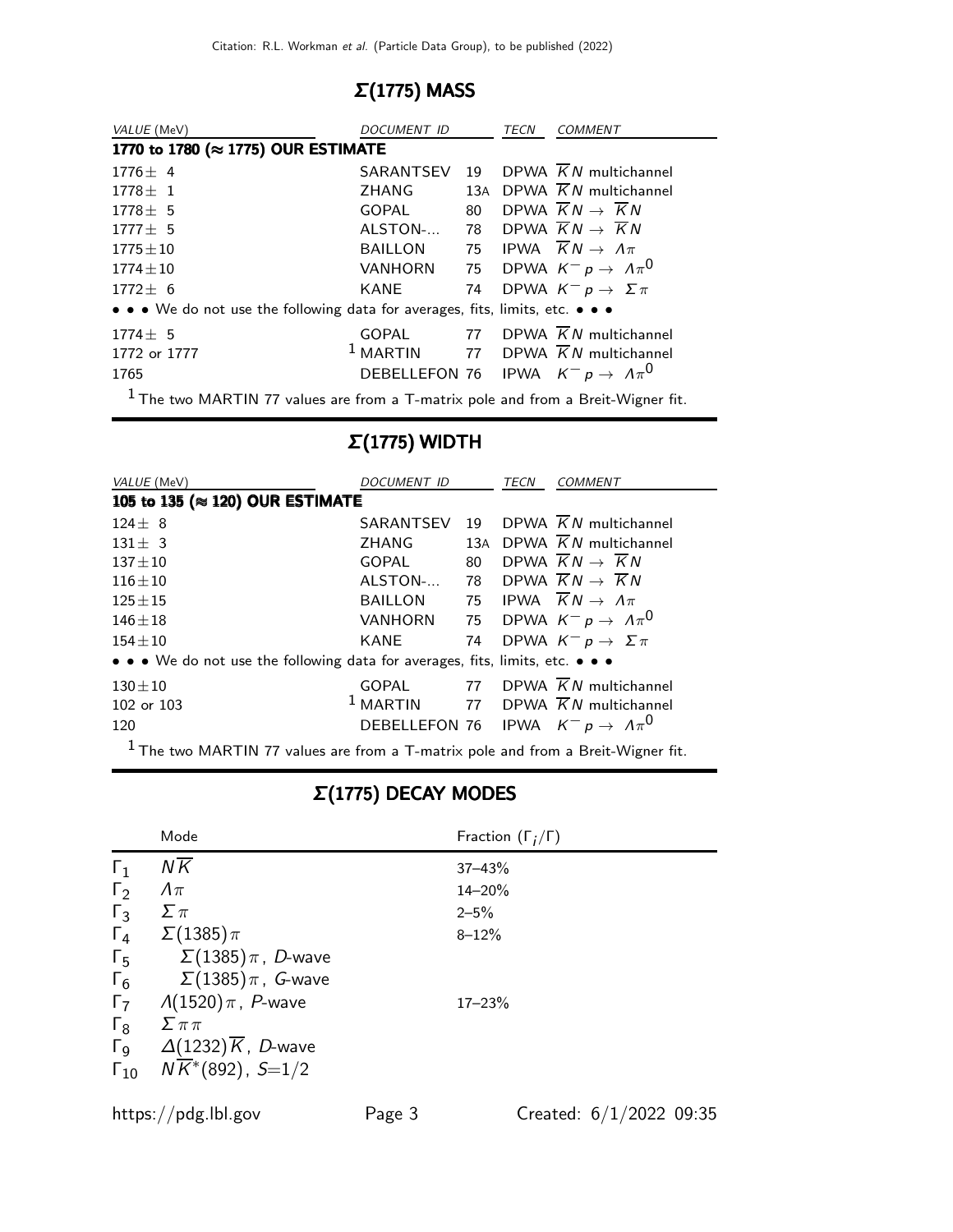$\Gamma_{11}$  N $\overline{K}^*$ (892), *S*=1/2, *D*-wave

 $\Gamma_{12}^{11}$   $N\overline{K}^*(892)$ , *S*=3/2, *D*-wave

 $\Gamma_{13}^{12}$   $N \overline{K}^*(892)$ ,  $S=3/2$ , G-wave

#### Σ(1775) BRANCHING RATIOS

See "Sign conventions for resonance couplings" in the Note on  $\Lambda$  and  $\Sigma$ Resonances. Also, the errors quoted do not include uncertainties due to the parametrization used in the partial-wave analyses and are thus too small.

| $\Gamma(N\overline{K})/\Gamma_{\rm total}$                                                                                                     |                    |    |      |                                                   |  |
|------------------------------------------------------------------------------------------------------------------------------------------------|--------------------|----|------|---------------------------------------------------|--|
| VALUE                                                                                                                                          | <i>DOCUMENT ID</i> |    | TECN | <b>COMMENT</b>                                    |  |
| 0.37 to 0.43 OUR ESTIMATE                                                                                                                      |                    |    |      |                                                   |  |
| $0.43 \pm 0.09$                                                                                                                                | SARANTSEV          |    |      | 19 DPWA $\overline{K}N$ multichannel              |  |
| $0.40 \pm 0.01$                                                                                                                                | ZHANG              |    |      | 13A DPWA $\overline{K}N$ multichannel             |  |
| $0.40 \pm 0.02$                                                                                                                                | GOPAL              | 80 |      | DPWA $\overline{K}N \rightarrow \overline{K}N$    |  |
| $0.37 \pm 0.03$                                                                                                                                | ALSTON-            |    |      | 78 DPWA $\overline{K}N \rightarrow \overline{K}N$ |  |
| • • • We do not use the following data for averages, fits, limits, etc. • • •                                                                  |                    |    |      |                                                   |  |
| 0.402                                                                                                                                          | $1$ KAMANO         |    |      | 15 DPWA Multichannel                              |  |
| $0.41 \pm 0.03$                                                                                                                                |                    |    |      | GOPAL 77 DPWA See GOPAL 80                        |  |
| $0.37$ or $0.36$                                                                                                                               | $2$ MARTIN         |    |      | 77 DPWA $\overline{K}N$ multichannel              |  |
| <sup>1</sup> From the preferred solution A in KAMANO 15.<br>$2$ The two MARTIN 77 values are from a T-matrix pole and from a Breit-Wigner fit. |                    |    |      |                                                   |  |
| $\Gamma(\Lambda \pi)$                                                                                                                          |                    |    |      |                                                   |  |

| $\left(\frac{1}{2}$                                                                                                   |                  |  |                                                          | 12/1 |
|-----------------------------------------------------------------------------------------------------------------------|------------------|--|----------------------------------------------------------|------|
| <i>VALUE</i>                                                                                                          | DOCUMENT ID TECN |  | <i>COMMENT</i>                                           |      |
| $0.49 \pm 0.10$                                                                                                       |                  |  | SARANTSEV 19 DPWA KN multichannel                        |      |
| $\bullet \bullet \bullet$ We do not use the following data for averages, fits, limits, etc. $\bullet \bullet \bullet$ |                  |  |                                                          |      |
| 0.244                                                                                                                 |                  |  | <sup>1</sup> KAMANO 15 DPWA $\overline{K}N$ multichannel |      |
|                                                                                                                       |                  |  |                                                          |      |

1 From the preferred solution A in KAMANO 15.

| $\Gamma(\Lambda \pi)/\Gamma(N\overline{K})$ |              |      |                                  | $\Gamma_2/\Gamma_1$ |
|---------------------------------------------|--------------|------|----------------------------------|---------------------|
| <i>VALUE</i>                                | DOCUMENT ID  | TECN | <i>COMMENT</i>                   |                     |
| $0.33 \pm 0.05$                             | <b>UHLIG</b> |      | 67 HBC $K^- p 0.9 \text{ GeV}/c$ |                     |
| $\Gamma(\Sigma \pi)/\Gamma_{\rm total}$     |              |      |                                  | $\Gamma_3/\Gamma$   |

| <i>VALUE</i>                                                                                                          | DOCUMENT ID TECN COMMENT |  |                                                          |  |
|-----------------------------------------------------------------------------------------------------------------------|--------------------------|--|----------------------------------------------------------|--|
| $0.035\pm0.010$                                                                                                       |                          |  | SARANTSEV 19 DPWA KN multichannel                        |  |
| $\bullet \bullet \bullet$ We do not use the following data for averages, fits, limits, etc. $\bullet \bullet \bullet$ |                          |  |                                                          |  |
| 0.042                                                                                                                 |                          |  | <sup>1</sup> KAMANO 15 DPWA $\overline{K}N$ multichannel |  |

1 From the preferred solution A in KAMANO 15.

| $\Gamma(\Sigma(1385)\pi)/\Gamma(N\overline{K})$ |                    |  |      |                          |
|-------------------------------------------------|--------------------|--|------|--------------------------|
| <i>VALUE</i>                                    | <i>DOCUMENT ID</i> |  | TFCN | COMMENT                  |
| $0.25 \pm 0.09$                                 | UHLIG.             |  |      | 67 HBC $K^- p 0.9$ GeV/c |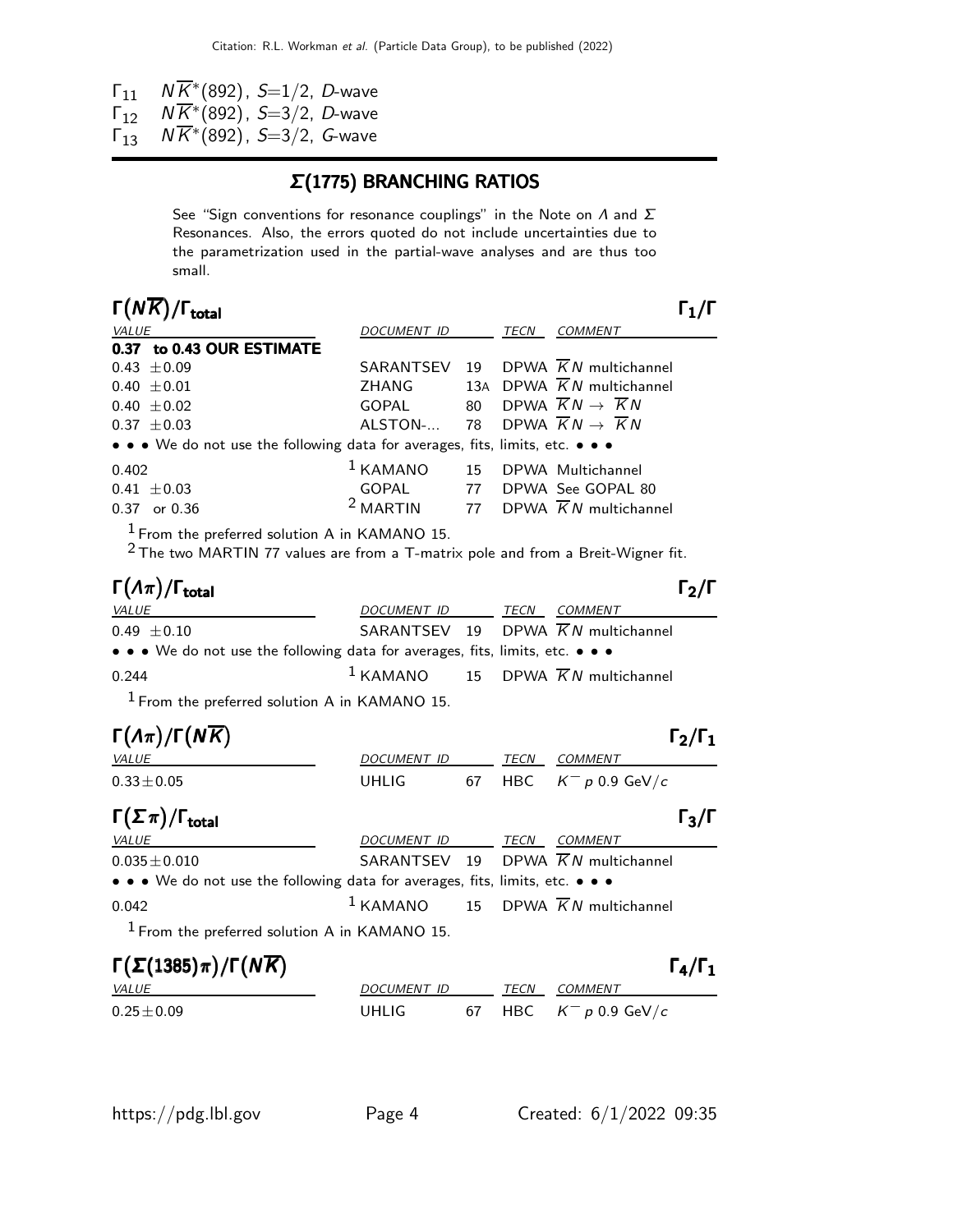| $\Gamma(\Sigma(1385)\pi, D$ -wave)/ $\Gamma_{\text{total}}$                                                                                                                                                                                                                                                            |                                                                    |    |      |                                   | $\Gamma_5/\Gamma$    |
|------------------------------------------------------------------------------------------------------------------------------------------------------------------------------------------------------------------------------------------------------------------------------------------------------------------------|--------------------------------------------------------------------|----|------|-----------------------------------|----------------------|
| <i>VALUE</i>                                                                                                                                                                                                                                                                                                           | DOCUMENT ID                                                        |    | TECN | <i>COMMENT</i>                    |                      |
| • • • We do not use the following data for averages, fits, limits, etc. • • •                                                                                                                                                                                                                                          |                                                                    |    |      |                                   |                      |
| 0.309                                                                                                                                                                                                                                                                                                                  | $1$ KAMANO                                                         | 15 |      | DPWA Multichannel                 |                      |
| $1$ From the preferred solution A in KAMANO 15.                                                                                                                                                                                                                                                                        |                                                                    |    |      |                                   |                      |
| $\Gamma(\Sigma(1385)\pi$ , G-wave)/ $\Gamma_{\text{total}}$                                                                                                                                                                                                                                                            |                                                                    |    |      |                                   | $\Gamma_6/\Gamma$    |
| <b>VALUE</b>                                                                                                                                                                                                                                                                                                           | DOCUMENT ID                                                        |    |      | TECN COMMENT                      |                      |
| • • • We do not use the following data for averages, fits, limits, etc. • • •                                                                                                                                                                                                                                          |                                                                    |    |      |                                   |                      |
| not seen                                                                                                                                                                                                                                                                                                               | $1$ KAMANO                                                         | 15 |      | DPWA Multichannel                 |                      |
| <sup>1</sup> From the preferred solution A in KAMANO 15.                                                                                                                                                                                                                                                               |                                                                    |    |      |                                   |                      |
| $\Gamma(A(1520)\pi, P$ -wave)/ $\Gamma_{\text{total}}$                                                                                                                                                                                                                                                                 |                                                                    |    |      |                                   | $\Gamma_7/\Gamma$    |
| <b>VALUE</b>                                                                                                                                                                                                                                                                                                           | DOCUMENT ID                                                        |    |      | TECN COMMENT                      |                      |
| $0.02 \pm 0.01$                                                                                                                                                                                                                                                                                                        | SARANTSEV 19                                                       |    |      | DPWA $\overline{K}N$ multichannel |                      |
|                                                                                                                                                                                                                                                                                                                        |                                                                    |    |      |                                   |                      |
| $\Gamma(A(1520)\pi, P$ -wave $)/\Gamma(N\overline{K})$                                                                                                                                                                                                                                                                 |                                                                    |    |      |                                   | $\Gamma_7/\Gamma_1$  |
| <i>VALUE</i>                                                                                                                                                                                                                                                                                                           | DOCUMENT ID                                                        |    | TECN | <i>COMMENT</i>                    |                      |
| $0.28 \pm 0.05$                                                                                                                                                                                                                                                                                                        | <b>UHLIG</b>                                                       | 67 |      | HBC $K^- p 0.9$ GeV/c             |                      |
|                                                                                                                                                                                                                                                                                                                        |                                                                    |    |      |                                   | $\Gamma_8/\Gamma$    |
|                                                                                                                                                                                                                                                                                                                        |                                                                    |    |      |                                   |                      |
|                                                                                                                                                                                                                                                                                                                        | DOCUMENT ID                                                        |    |      | TECN COMMENT                      |                      |
|                                                                                                                                                                                                                                                                                                                        |                                                                    |    |      |                                   |                      |
|                                                                                                                                                                                                                                                                                                                        | <sup>1</sup> ARMENTEROS68C HDBC $K^- N \rightarrow \Sigma \pi \pi$ |    |      |                                   |                      |
| <sup>1</sup> For about 3/4 of this, the $\Sigma \pi$ system has $I = 0$ and is almost entirely $\Lambda$ (1520). For the<br>rest, the $\Sigma \pi$ has $I = 1$ , which is about what is expected from the known $\Sigma(1775) \rightarrow$<br>$\Sigma(1385)\pi$ rate, as seen in $\Lambda\pi\pi$ .                     |                                                                    |    |      |                                   |                      |
|                                                                                                                                                                                                                                                                                                                        |                                                                    |    |      |                                   | $\Gamma_{11}/\Gamma$ |
|                                                                                                                                                                                                                                                                                                                        | DOCUMENT ID                                                        |    |      | <u>TECN COMMENT</u>               |                      |
| $\Gamma(\Sigma \pi \pi)/\Gamma_{\rm total}$<br><i>VALUE</i><br>• • • We do not use the following data for averages, fits, limits, etc. • • •<br>0.12<br>$\Gamma(N\overline{K}^*(892)$ , S=1/2, D-wave)/ $\Gamma_{\rm total}$<br>VALUE<br>• • • We do not use the following data for averages, fits, limits, etc. • • • |                                                                    |    |      |                                   |                      |
|                                                                                                                                                                                                                                                                                                                        | $1$ KAMANO                                                         | 15 |      | DPWA Multichannel                 |                      |
| not seen<br><sup>1</sup> From the preferred solution A in KAMANO 15.                                                                                                                                                                                                                                                   |                                                                    |    |      |                                   |                      |
|                                                                                                                                                                                                                                                                                                                        |                                                                    |    |      |                                   | $\Gamma_{12}/\Gamma$ |
|                                                                                                                                                                                                                                                                                                                        | DOCUMENT ID TECN COMMENT                                           |    |      |                                   |                      |
| $\Gamma(N\overline{K}^*(892)$ , S=3/2, D-wave)/ $\Gamma_{\rm total}$<br><i>VALUE</i><br>• • • We do not use the following data for averages, fits, limits, etc. • • •                                                                                                                                                  |                                                                    |    |      |                                   |                      |
|                                                                                                                                                                                                                                                                                                                        | $1$ KAMANO                                                         | 15 |      | DPWA Multichannel                 |                      |
| 0.003<br><sup>1</sup> From the preferred solution A in KAMANO 15.                                                                                                                                                                                                                                                      |                                                                    |    |      |                                   |                      |
|                                                                                                                                                                                                                                                                                                                        |                                                                    |    |      |                                   |                      |
| $\Gamma(N\overline{K}^*(892)$ , S=3/2, G-wave)/ $\Gamma_{\rm total}$                                                                                                                                                                                                                                                   |                                                                    |    |      |                                   | $\Gamma_{13}/\Gamma$ |
|                                                                                                                                                                                                                                                                                                                        | DOCUMENT ID TECN COMMENT                                           |    |      |                                   |                      |
| <i>VALUE</i><br>• • • We do not use the following data for averages, fits, limits, etc. • • •<br>not seen                                                                                                                                                                                                              | $1$ KAMANO                                                         | 15 |      | DPWA Multichannel                 |                      |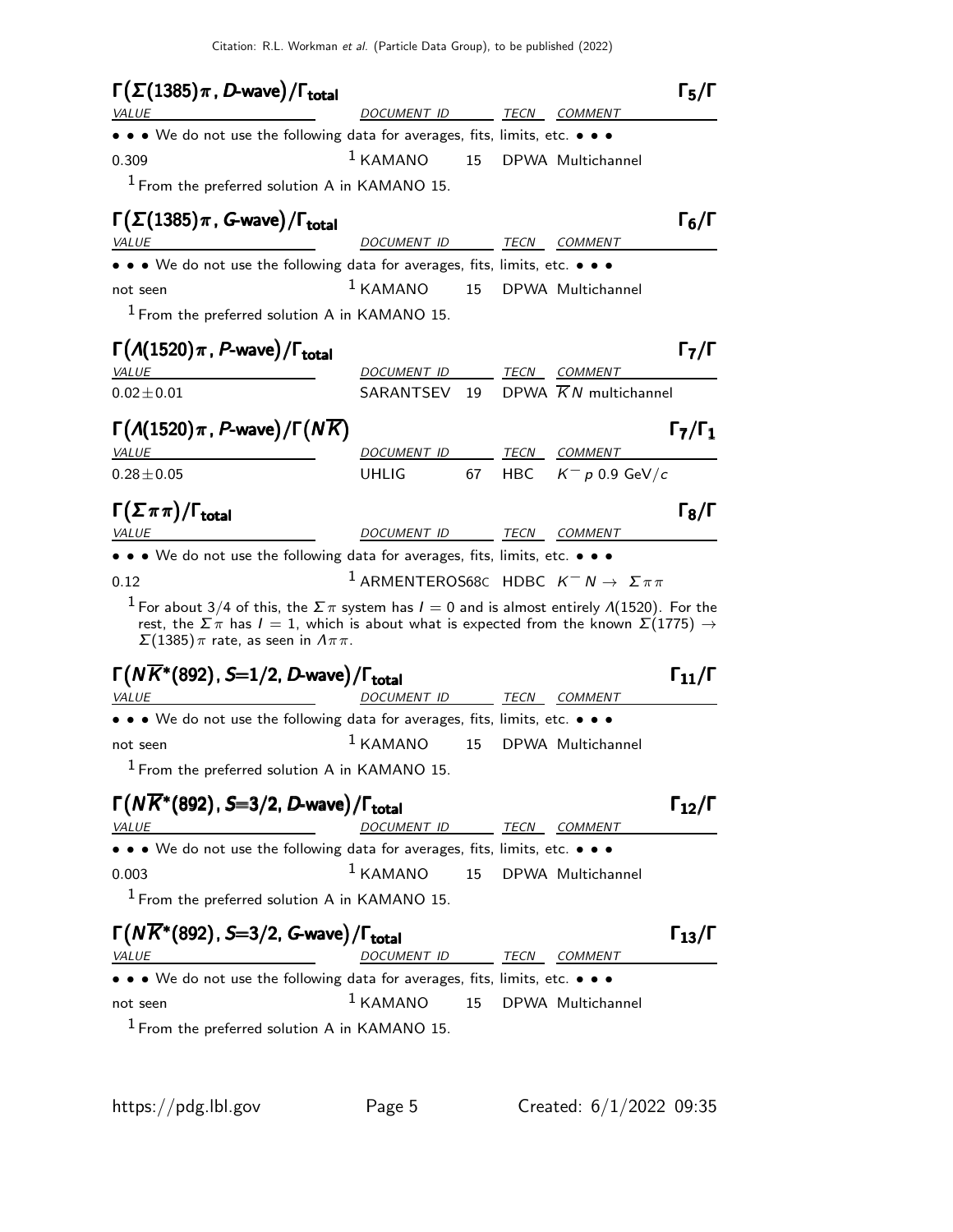| $(\Gamma_i \Gamma_f)^{\frac{1}{2}} / \Gamma_{\text{total}}$ in $N \overline{K} \rightarrow \Sigma (1775) \rightarrow \Lambda \pi$                                                                                                                                      |                             |                 | $(\Gamma_1 \Gamma_2)^{\frac{1}{2}} / \Gamma$                                          |
|------------------------------------------------------------------------------------------------------------------------------------------------------------------------------------------------------------------------------------------------------------------------|-----------------------------|-----------------|---------------------------------------------------------------------------------------|
| <b>VALUE</b>                                                                                                                                                                                                                                                           | DOCUMENT ID                 |                 | <b>TECN COMMENT</b>                                                                   |
| $-0.31 \pm 0.01$                                                                                                                                                                                                                                                       | ZHANG                       |                 | 13A DPWA Multichannel                                                                 |
| $-0.28 \pm 0.03$                                                                                                                                                                                                                                                       | GOPAL                       | 77              | DPWA $\overline{K}N$ multichannel                                                     |
| $-0.25 \pm 0.02$                                                                                                                                                                                                                                                       | BAILLON                     | 75              | IPWA $\overline{K}N \rightarrow \Lambda \pi$                                          |
| $-0.28$ $+0.04$<br>$-0.05$                                                                                                                                                                                                                                             | VANHORN                     | 75              | DPWA $K^- p \rightarrow A \pi^0$                                                      |
| $-0.259 \pm 0.048$<br>• • • We do not use the following data for averages, fits, limits, etc. • • •                                                                                                                                                                    | <b>DEVENISH</b>             | 74 <sub>B</sub> | Fixed-t dispersion rel.                                                               |
| $-0.29$ or $-0.28$                                                                                                                                                                                                                                                     | $1$ MARTIN                  | 77              | DPWA $\overline{K}N$ multichannel                                                     |
| $-0.30$                                                                                                                                                                                                                                                                | DEBELLEFON 76               |                 | IPWA $K^- p \to \Lambda \pi^0$                                                        |
| $1$ The two MARTIN 77 values are from a T-matrix pole and from a Breit-Wigner fit.                                                                                                                                                                                     |                             |                 |                                                                                       |
| $(\Gamma_i \Gamma_f)^{\frac{1}{2}} / \Gamma_{\text{total}}$ in $N \overline{K} \rightarrow \Sigma (1775) \rightarrow \Sigma \pi$                                                                                                                                       |                             |                 | $(\Gamma_1 \Gamma_3)^{\frac{1}{2}} / \Gamma$                                          |
| <u>VALUE</u>                                                                                                                                                                                                                                                           | DOCUMENT ID TECN COMMENT    |                 |                                                                                       |
| $+0.08 \pm 0.01$                                                                                                                                                                                                                                                       | ZHANG                       |                 | 13A DPWA Multichannel                                                                 |
| $+0.13 \pm 0.02$                                                                                                                                                                                                                                                       | GOPAL                       |                 | 77 DPWA $\overline{K}N$ multichannel                                                  |
| $0.09 \pm 0.01$                                                                                                                                                                                                                                                        | <b>KANE</b>                 | 74              | DPWA $K^- p \rightarrow \Sigma \pi$                                                   |
| • • • We do not use the following data for averages, fits, limits, etc. • • •                                                                                                                                                                                          |                             |                 |                                                                                       |
| $+0.08$ or $+0.08$                                                                                                                                                                                                                                                     | $1$ MARTIN                  | 77              | DPWA $\overline{K}N$ multichannel                                                     |
| $1$ The two MARTIN 77 values are from a T-matrix pole and from a Breit-Wigner fit.                                                                                                                                                                                     |                             |                 |                                                                                       |
| $\left(\Gamma_i\Gamma_f\right)^{\mathcal{V}_2}/\Gamma_\text{total}$ in $N\overline{K}\to\,\Sigma(1775)\to\,\Sigma(1385)\pi$ , D-wave<br><b>VALUE</b>                                                                                                                   | DOCUMENT ID TECN COMMENT    |                 | $(\Gamma_1 \Gamma_5)^{\frac{1}{2}} / \Gamma$                                          |
| $-0.12 \pm 0.01$                                                                                                                                                                                                                                                       | <b>ZHANG</b>                |                 | 13A DPWA Multichannel                                                                 |
| $-0.184 \pm 0.011$                                                                                                                                                                                                                                                     |                             |                 | <sup>1</sup> CAMERON 78 DPWA $K^- p \rightarrow \Sigma(1385) \pi$                     |
| $+0.20 \pm 0.02$                                                                                                                                                                                                                                                       | PREVOST                     | 74              | DPWA $K^-N \to \Sigma(1385)\pi$                                                       |
| • • • We do not use the following data for averages, fits, limits, etc. • • •                                                                                                                                                                                          |                             |                 |                                                                                       |
| $0.32 \pm 0.06$                                                                                                                                                                                                                                                        | <b>SIMS</b>                 | 68              | DBC $K^- N \rightarrow \Lambda \pi \pi$                                               |
| $0.24 \pm 0.03$                                                                                                                                                                                                                                                        |                             |                 | ARMENTEROS67C HBC $K^- p \to \Lambda \pi \pi$                                         |
| $1$ The CAMERON 78 upper limit on <i>G</i> -wave decay is 0.03.                                                                                                                                                                                                        |                             |                 |                                                                                       |
| $(\Gamma_f \Gamma_f)^{\frac{1}{2}} / \Gamma_{total}$ in $N \overline{K} \rightarrow \Sigma(1775) \rightarrow A(1520) \pi$ , P-wave<br><i>VALUE</i>                                                                                                                     | <u>DOCUMENT ID TECN</u>     |                 | $(\Gamma_1 \Gamma_7)^{\frac{1}{2}} / \Gamma$<br><u>COMMENT</u>                        |
| $-0.06 \pm 0.01$                                                                                                                                                                                                                                                       | ZHANG 13A DPWA Multichannel |                 |                                                                                       |
| $-0.305 \pm 0.010$                                                                                                                                                                                                                                                     |                             |                 | $^{-1}$ CAMERON 77 DPWA $\mathcal{K}^-\mathcal{p} \rightarrow \mathcal{A}(1520)\pi^0$ |
| $0.31 \pm 0.02$                                                                                                                                                                                                                                                        | BARLETTA                    |                 | 72 DPWA $K^- p \rightarrow A(1520) \pi^0$                                             |
| $0.27 \pm 0.03$                                                                                                                                                                                                                                                        |                             |                 | ARMENTEROS65C HBC $K^- p \rightarrow A(1520) \pi^0$                                   |
| $1$ This rate combines P-wave- and F-wave decays. The CAMERON 77 results for the<br>separate P-wave- and F-wave decays are $-0.303 \pm 0.010$ and $-0.037 \pm 0.014$ . The<br>published signs have been changed here to be in accord with the baryon-first convention. |                             |                 |                                                                                       |
| $(\Gamma_f\Gamma_f)^{\frac{1}{2}}/\Gamma_\text{total}$ in $N\overline{K}\to \Sigma(1775)\to \Delta(1232)\overline{K}$ , D-wave<br><b>VALUE</b>                                                                                                                         | DOCUMENT ID TECN COMMENT    |                 | $(\Gamma_1\Gamma_9)^{\frac{1}{2}}/\Gamma$                                             |
| $+0.06 \pm 0.03$                                                                                                                                                                                                                                                       | <b>ZHANG</b>                |                 | 13A DPWA Multichannel                                                                 |
| $(\Gamma_i \Gamma_f)^{\frac{1}{2}} / \Gamma_{total}$ in $N \overline{K} \rightarrow \Sigma(1775) \rightarrow N \overline{K}^*(892)$ , S=1/2                                                                                                                            |                             |                 | $(\Gamma_1 \Gamma_{10})^{1/2}/\Gamma$                                                 |
| <i>VALUE</i>                                                                                                                                                                                                                                                           | DOCUMENT ID TECN COMMENT    |                 |                                                                                       |
| $+0.04 \pm 0.01$                                                                                                                                                                                                                                                       | ZHANG                       |                 | 13A DPWA Multichannel                                                                 |
| https://pdg.lbl.gov                                                                                                                                                                                                                                                    | Page 6                      |                 | Created: $6/1/2022$ 09:35                                                             |